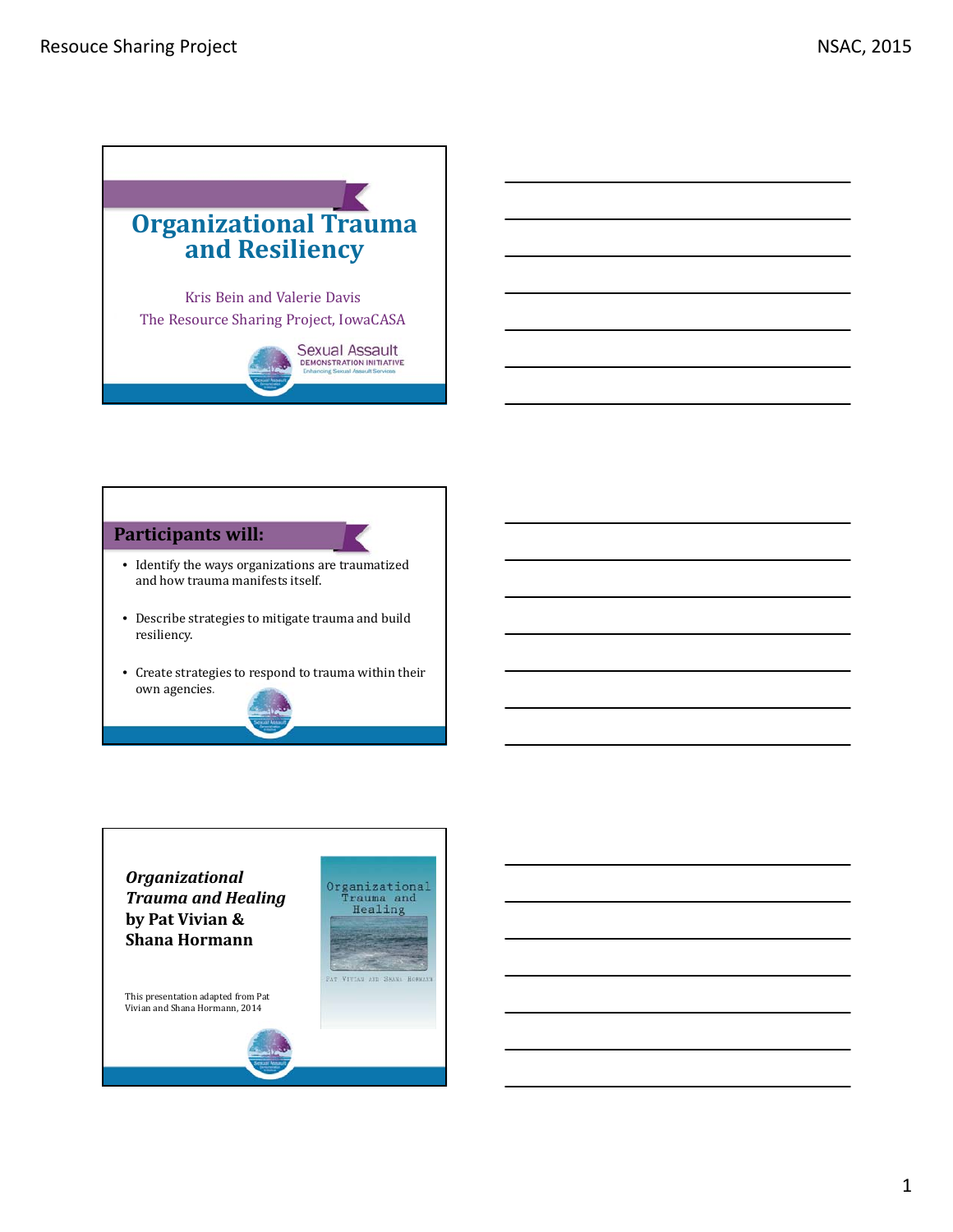



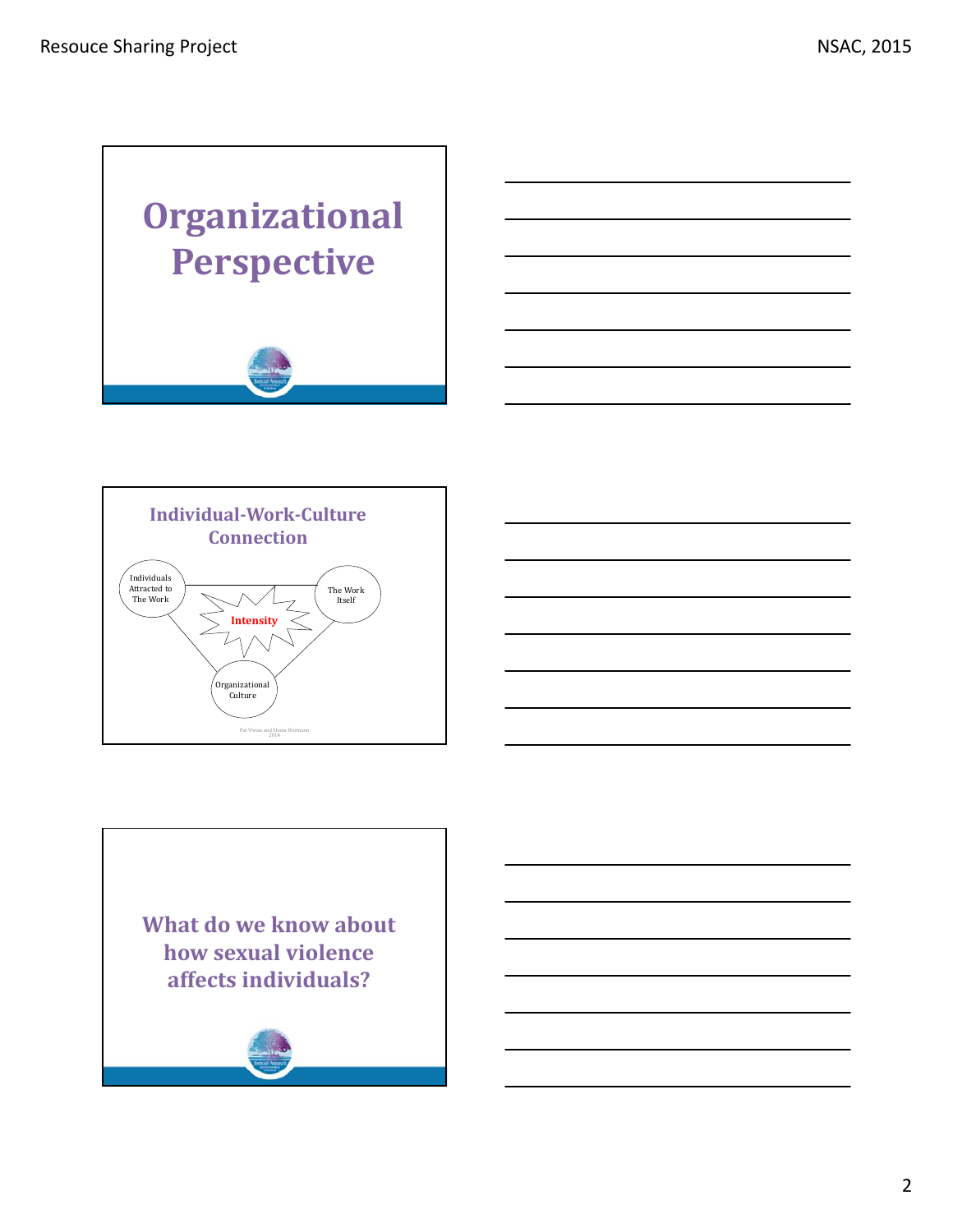



# **Organizational Trauma**



- Organizations, like individuals, can be traumatized, and the result of the traumatic experience can be as devastating for organizations as it is for individuals.
- Organizational trauma can be a barrier to building a culture of trauma-informed care.

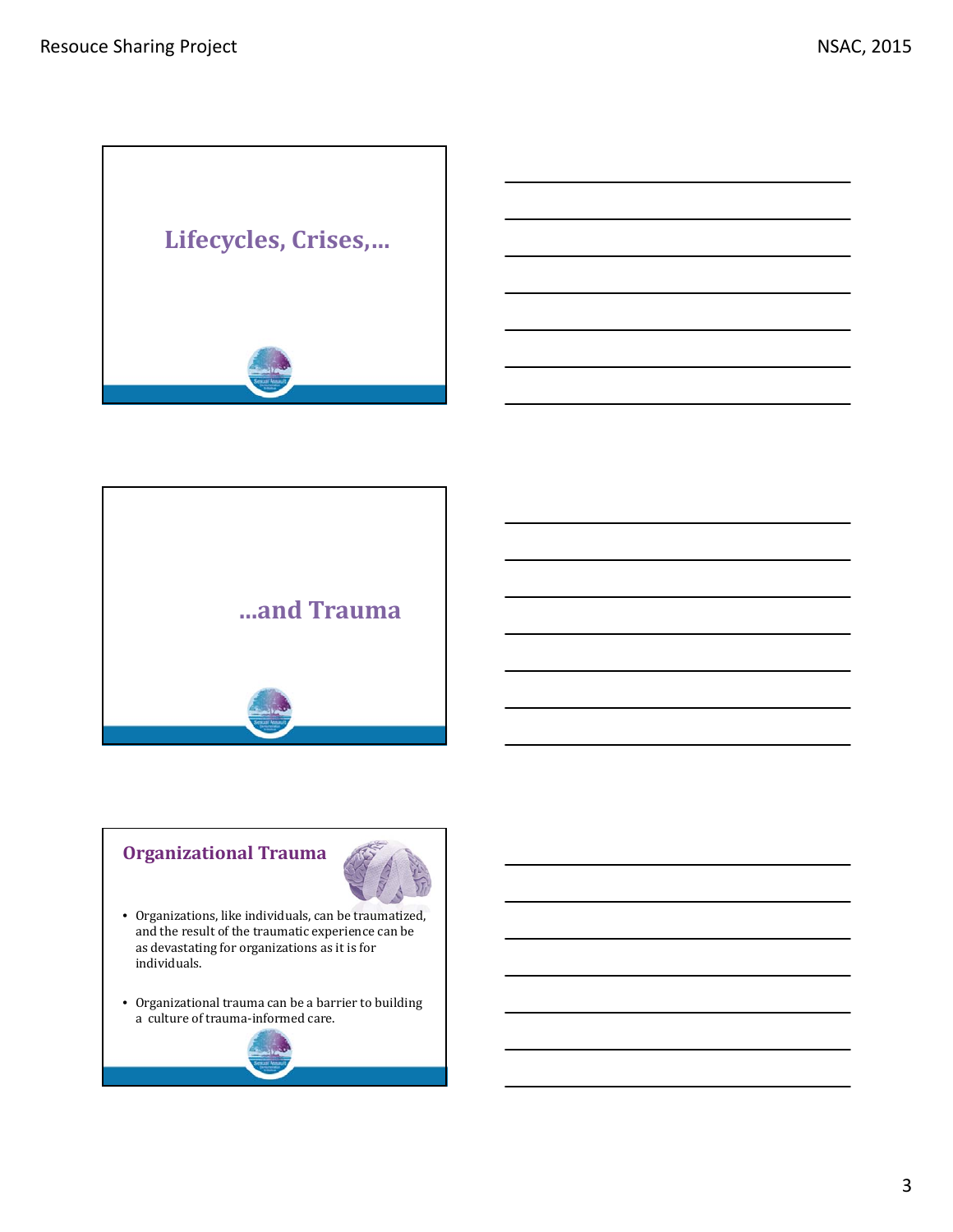#### **Sources of Organizational Trauma**

- Single catastrophic event
- Ongoing wounding (internal or external)
- Redemptive nature of the work
- Empathic nature of the work



### **Characteristics of a Traumatized System**

- Closed boundaries
- Stress and anxiety contagion
- Worldview and identity erosion
- Depression, despair and loss of hope

# **Characteristics of Persistent Traumatization**

- Inadequate emotional containment
- $\bullet$  Cumulative discouragement
- Cyclical burnout of staff and leaders
- Continuing lack of trust

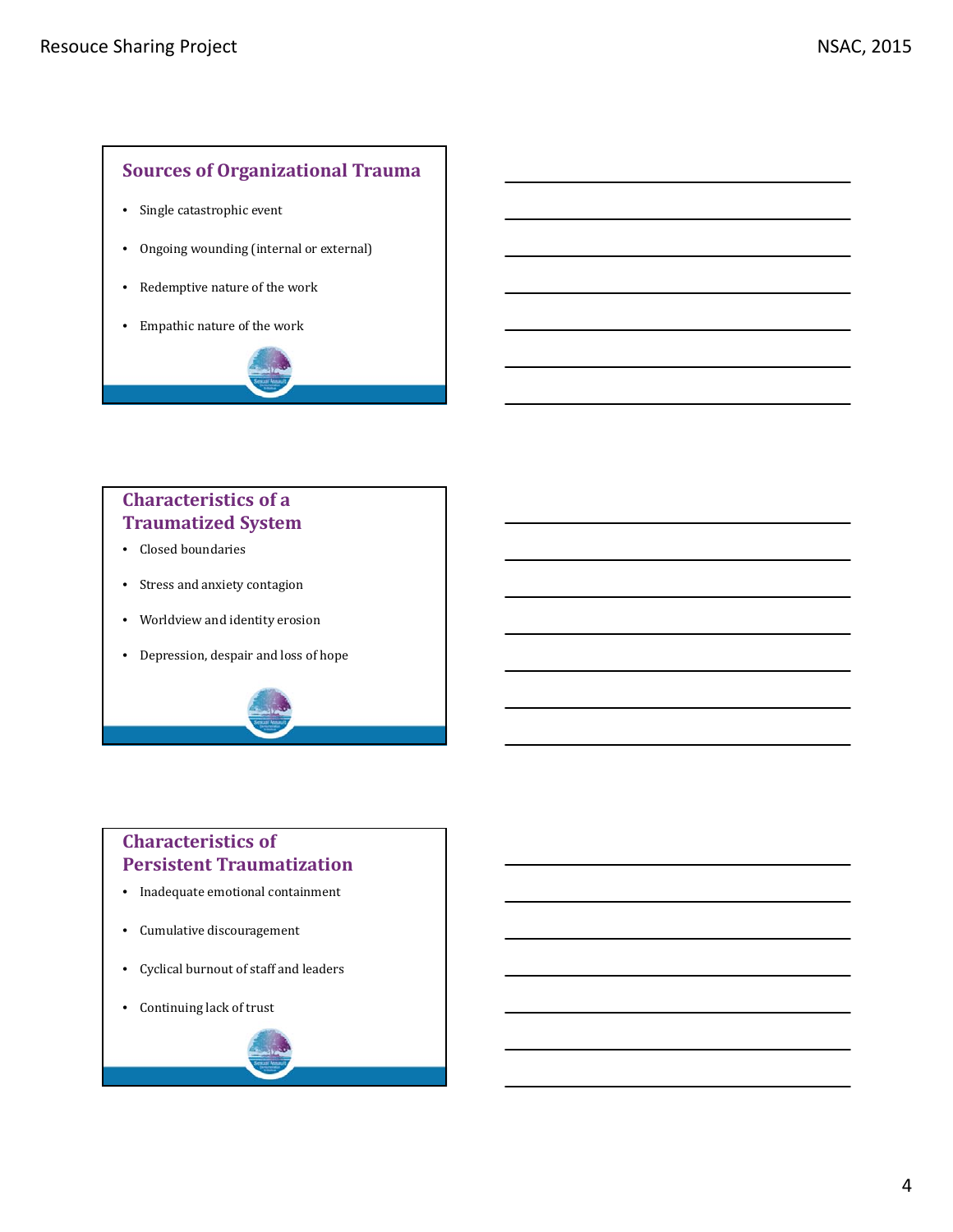#### **Characteristics of Persistent Traumatization**

- Regularity of re-traumatizing triggers
- Trauma-inured or accepting culture
- Ongoing instability
- Anxiety-based conversations and decisions



- Limiting attitudes and worldview
- Organizational amnesia
- Unproductive relationships between organization and environment
- Unrecognized wounding from trauma

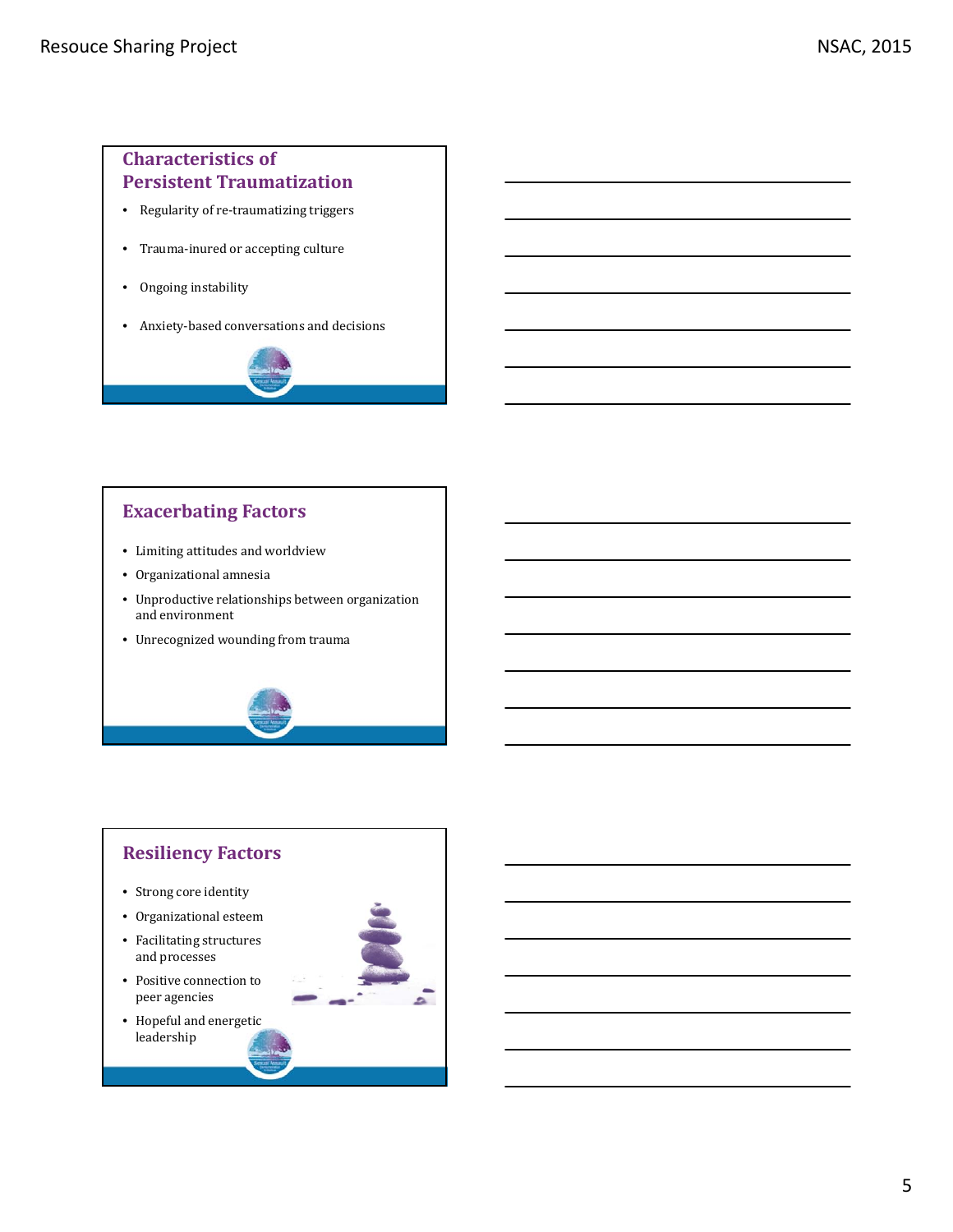# **Responding to Organizational Trauma**

- Recognize and acknowledge trauma
- Ensure safety, contain anxiety, and normalize experience
- Create process for organizationwide dialogue
- $\bullet$  Integrate trauma in affirming and meaningful ways



# **Responding to Organizational Trauma**

- Build on strengths and bolster organizational esteem
- Institute facilitating structures and processes
- Set priorities to move forward

# **Leadership in Building and Supporting Resilience**

- Act as a role model
- $\bullet~$  Identify suffering and trauma
- Contain impacts of traumatization
- Offer optimism, confidence, and energy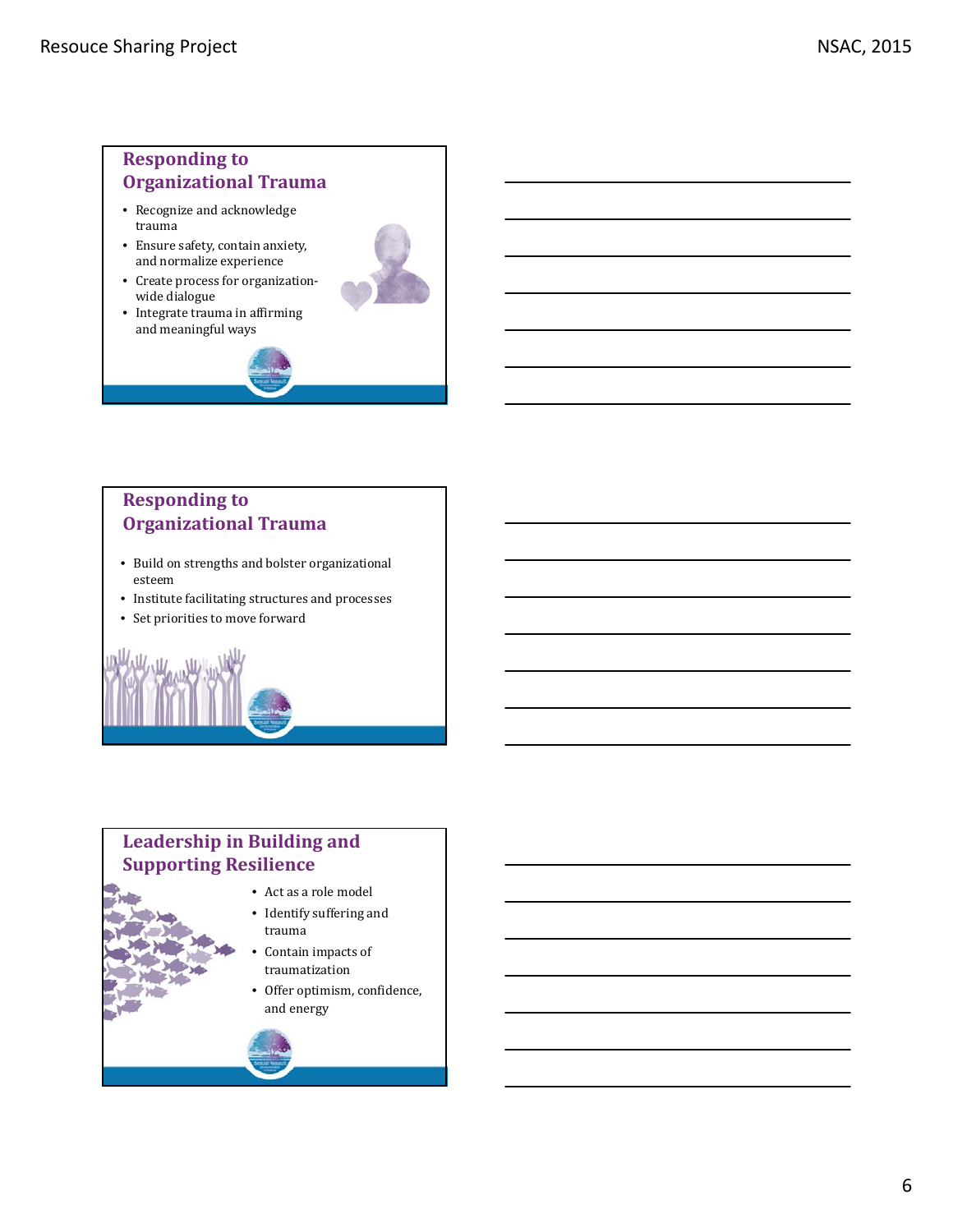# **Leadership in Building and Supporting Resilience** • Provide frameworks for meaning making • Champion organizational strengths • Model kindness and compassion  $\mathcal G$ • Ask for outside help when necessary



### **Our doors are always open… please contact us with any additional questions!**

Kris Bein kris@iowacasa.org or 515.401.8722 Valerie Davis valerie@iowacasa.org or 515.330.6175